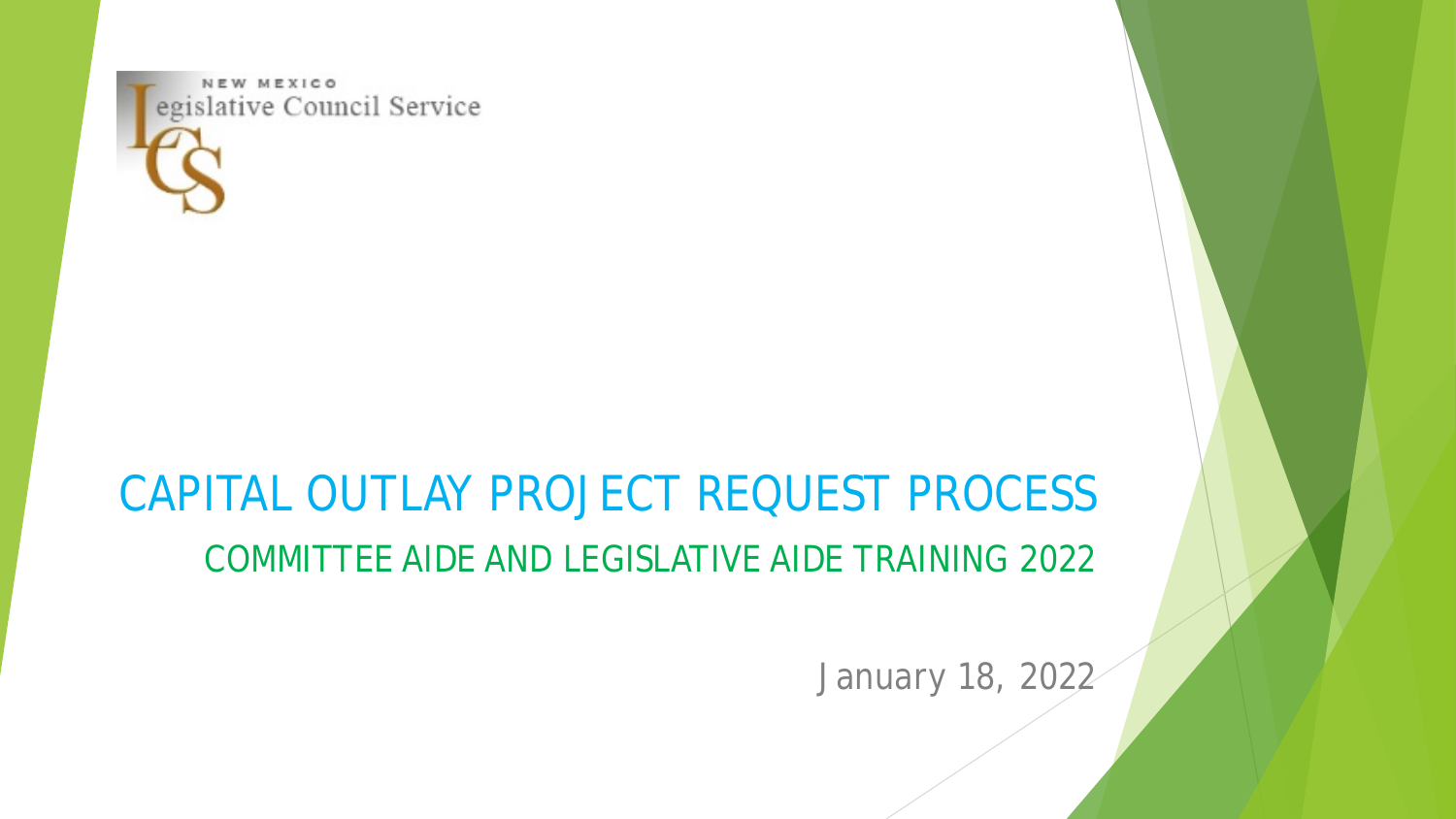# Capital Outlay Projects

#### ▶ What qualifies?

#### **Funding Sources**

**The property control act defines a capital outlay project as the acquisition, improvement, alteration, or reconstruction of an asset of a long term character** 

-and further, that a capital outlay project includes all of the proposed expenditures related to the entire undertaking, for example, if you are building a fire station you can purchase the land, plan, design, construct and equip that station.

- Severance Tax Bonds
- General Obligation Bonds
- General Fund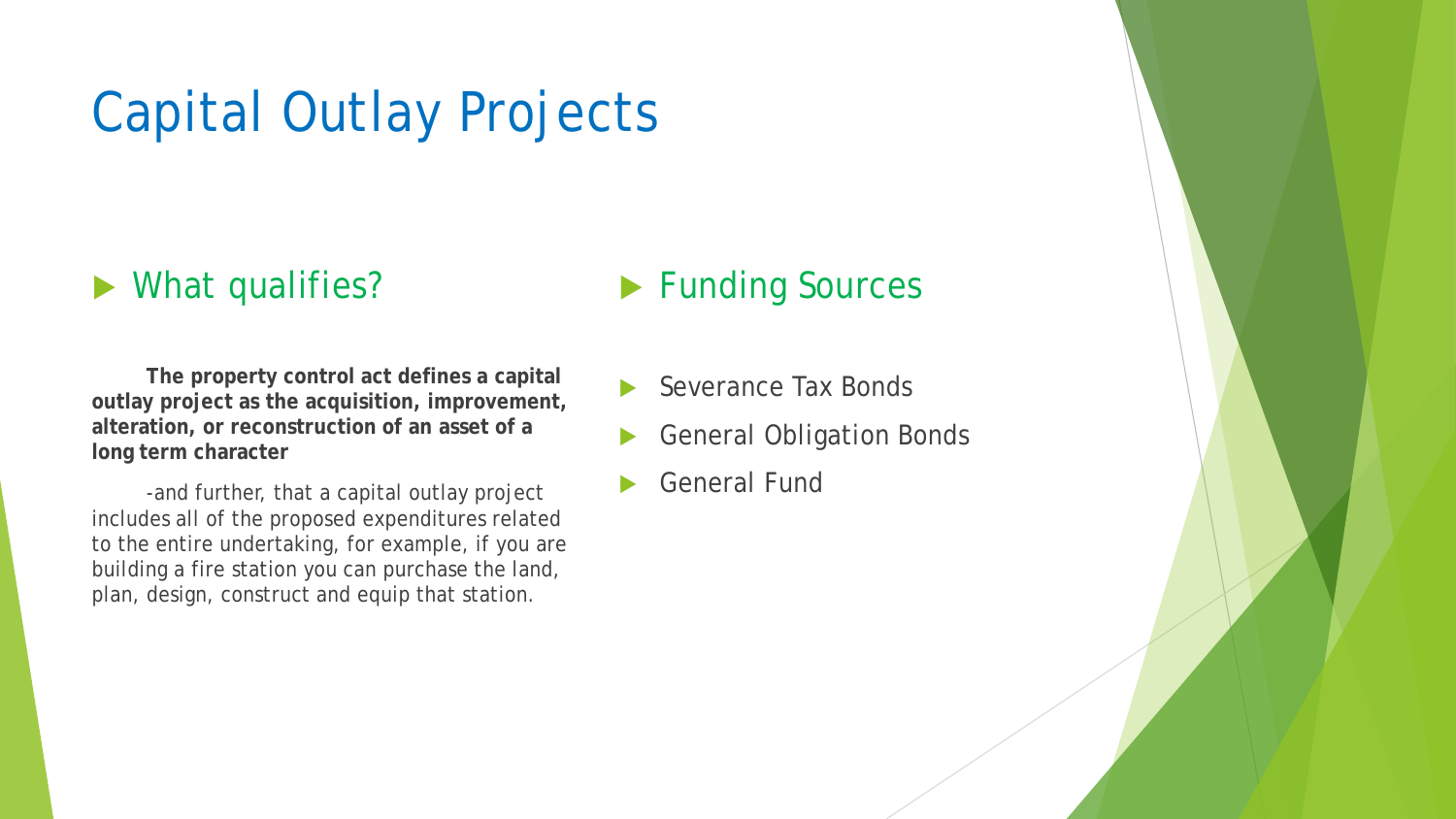### **Capital Outlay Project Request Process Highlights for 2022**

- The deadline to submit a capital outlay project request online was January 13, 2022.
- Requesters were asked to direct their requests to the appropriate legislators and/or the governor through the LCS online request site.
- Search for submitted projects by LCS ID# or keyword in title at [www.nmlegis.gov/CapitalOutlayWeb](http://www.nmlegis.gov/CapitalOutlayWeb/)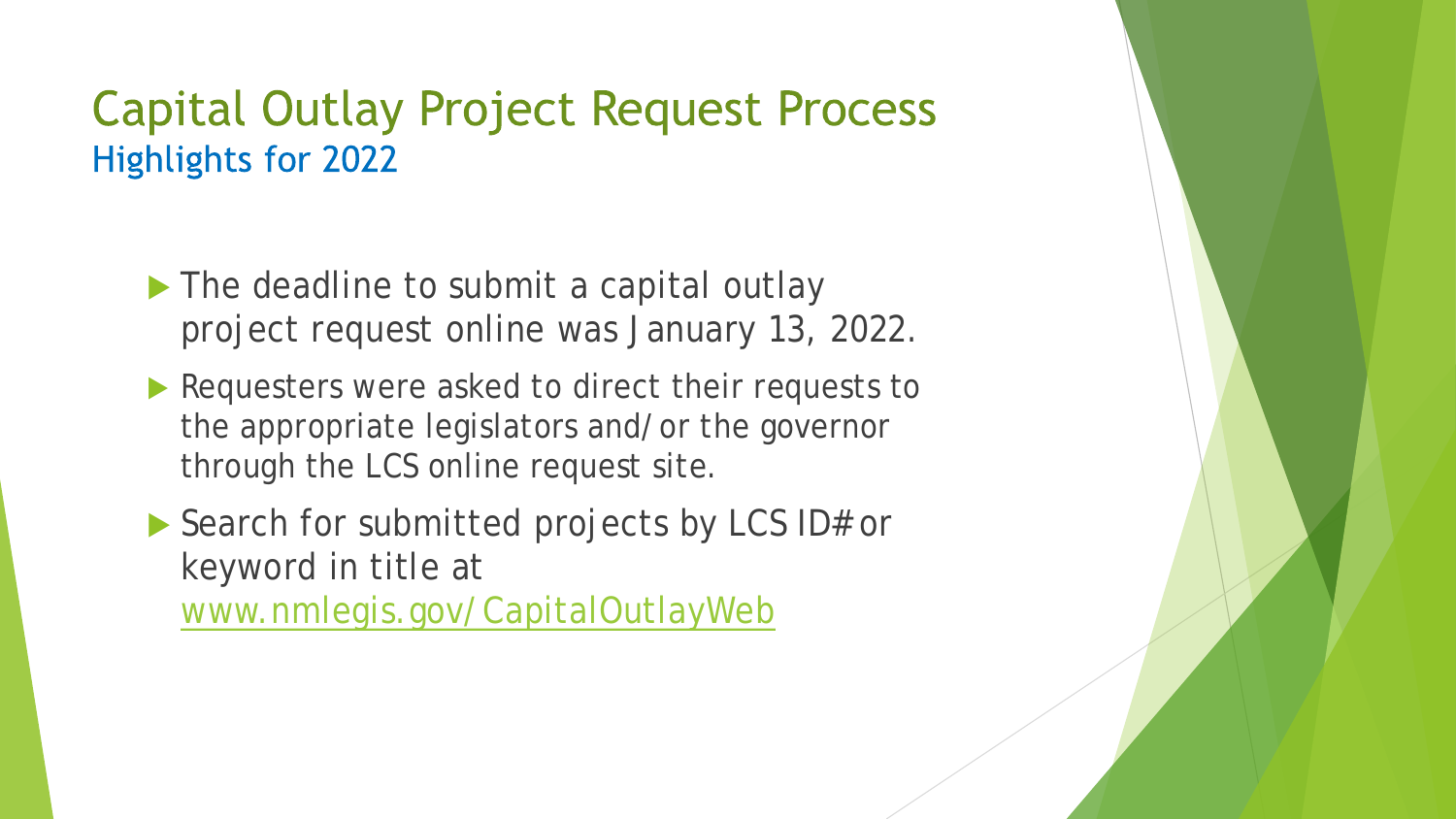### *Sponsorship for Capital Outlay Requests* Procedure for 2022 Session 1<sup>st</sup> Half of Session

- One list of requested projects will be provided to legislators and their aides during the first week of the session and legislators will select their sponsored projects from that list.
- The list will be provided as an alphabetical listing of projects in the traditional report format, and as a spreadsheet.
- The traditional report format will be used to indicate the sponsored projects and legislators will submit a signed copy of their report to the LCS.
- The deadline to submit the sponsored projects list is 5:00 p.m., Sunday, January 30, 2022. This is also the deadline to submit reauthorization requests.
- Project summary sheets may be used by requesters to follow up with legislators, *but do not require a legislator's signature*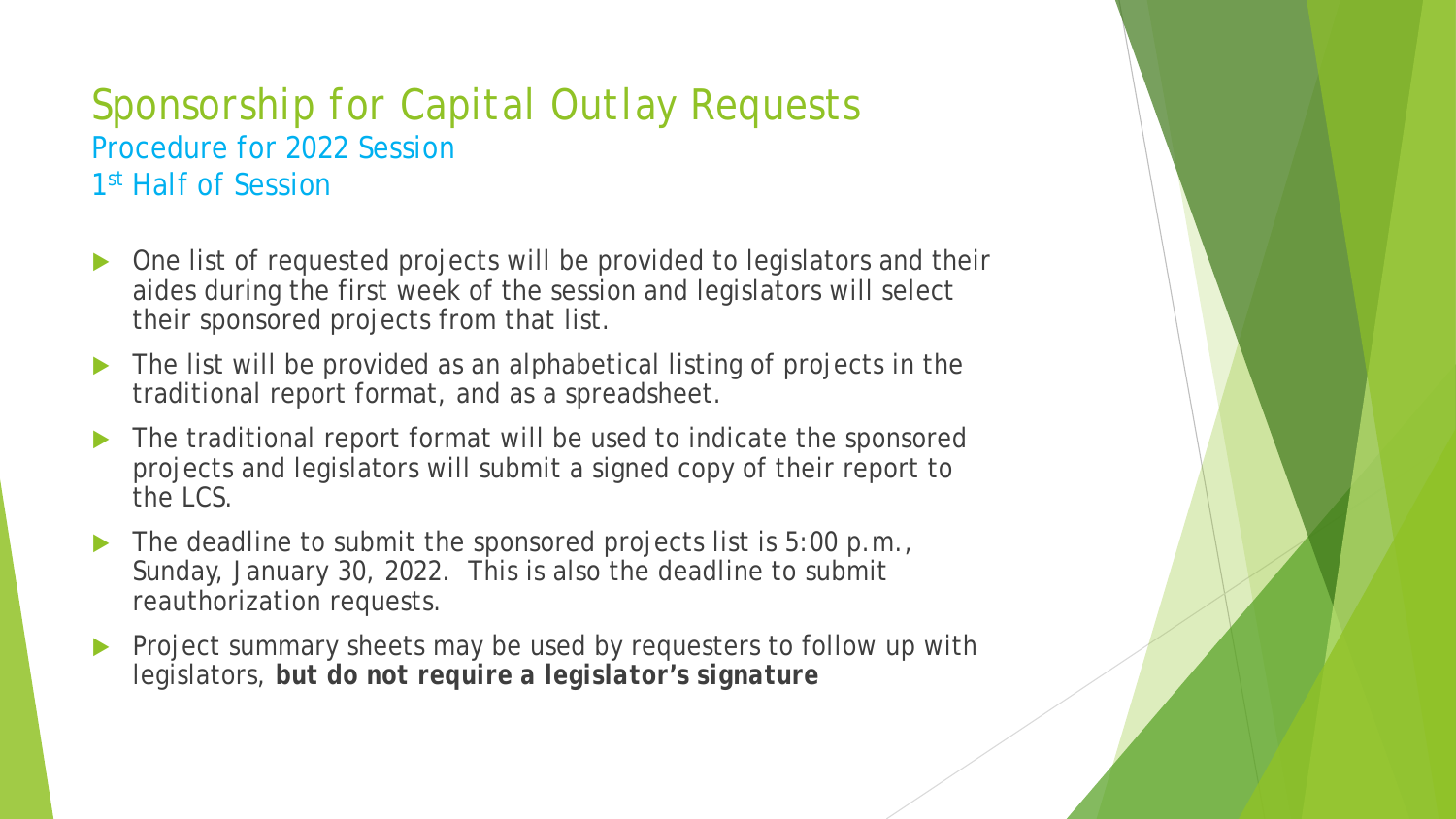### Reports **Ongoing**

- Requested projects will be posted on the legislature's website by agency and by county.
- Requesters are encouraged to view their projects online to verify project details.
- A Capital Outlay Request (COR) including all of a legislator's sponsored projects will be posted online shortly after the introduction deadline.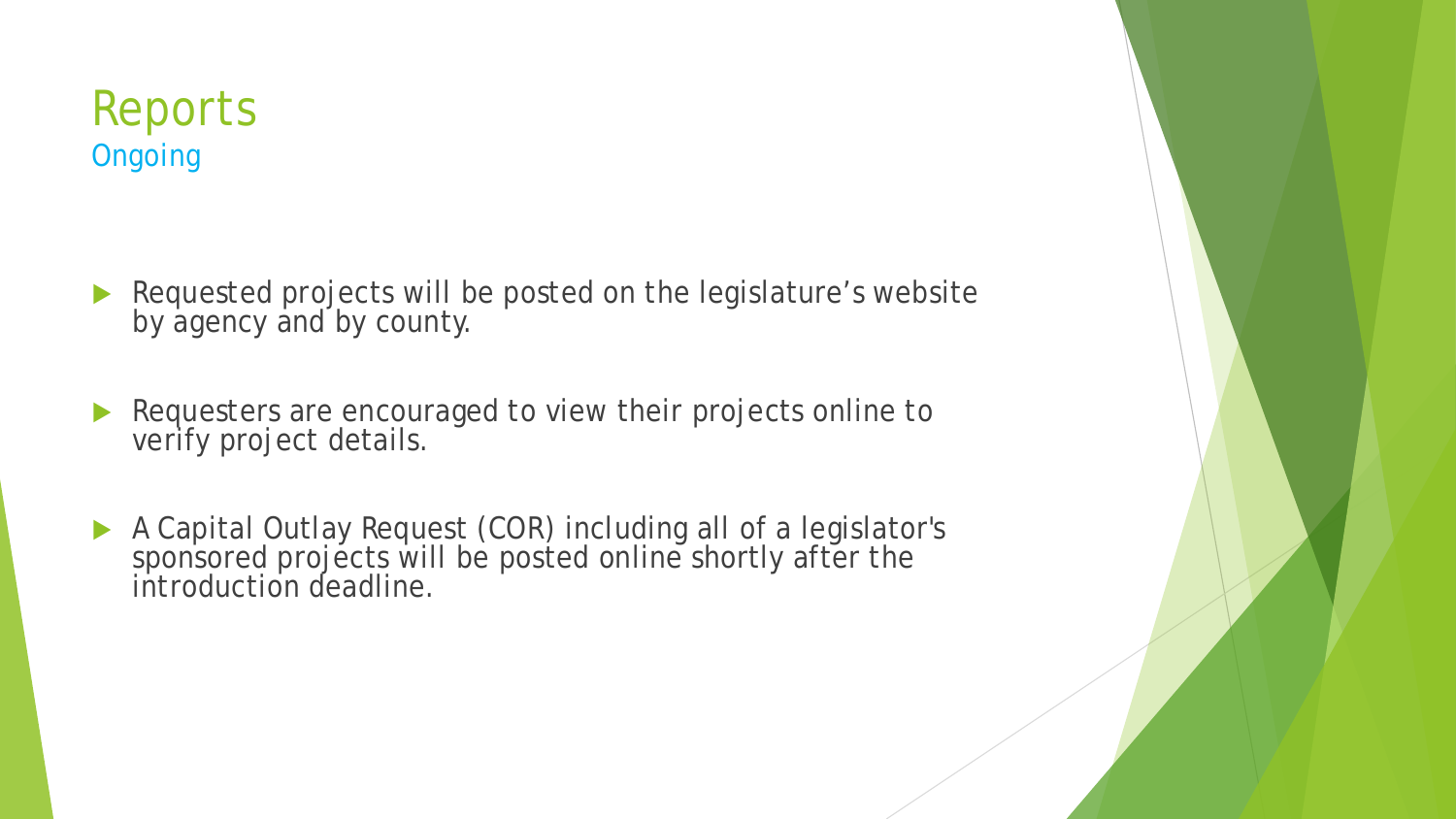### INTRODUCTION Mid Point of Session

- Capital outlay staff will prepare a COR for each legislator from their sponsored projects list.
- ▶ Legislators will receive an electronic copy of their COR from the LCS and must email their approval of the COR to the chief clerk by the morning of the introduction deadline.
- The office of the chief clerk must be notified of the approval **before noon** on the day of the introduction deadline.
- The introduction deadline is noon on Wednesday, February 2, 2022.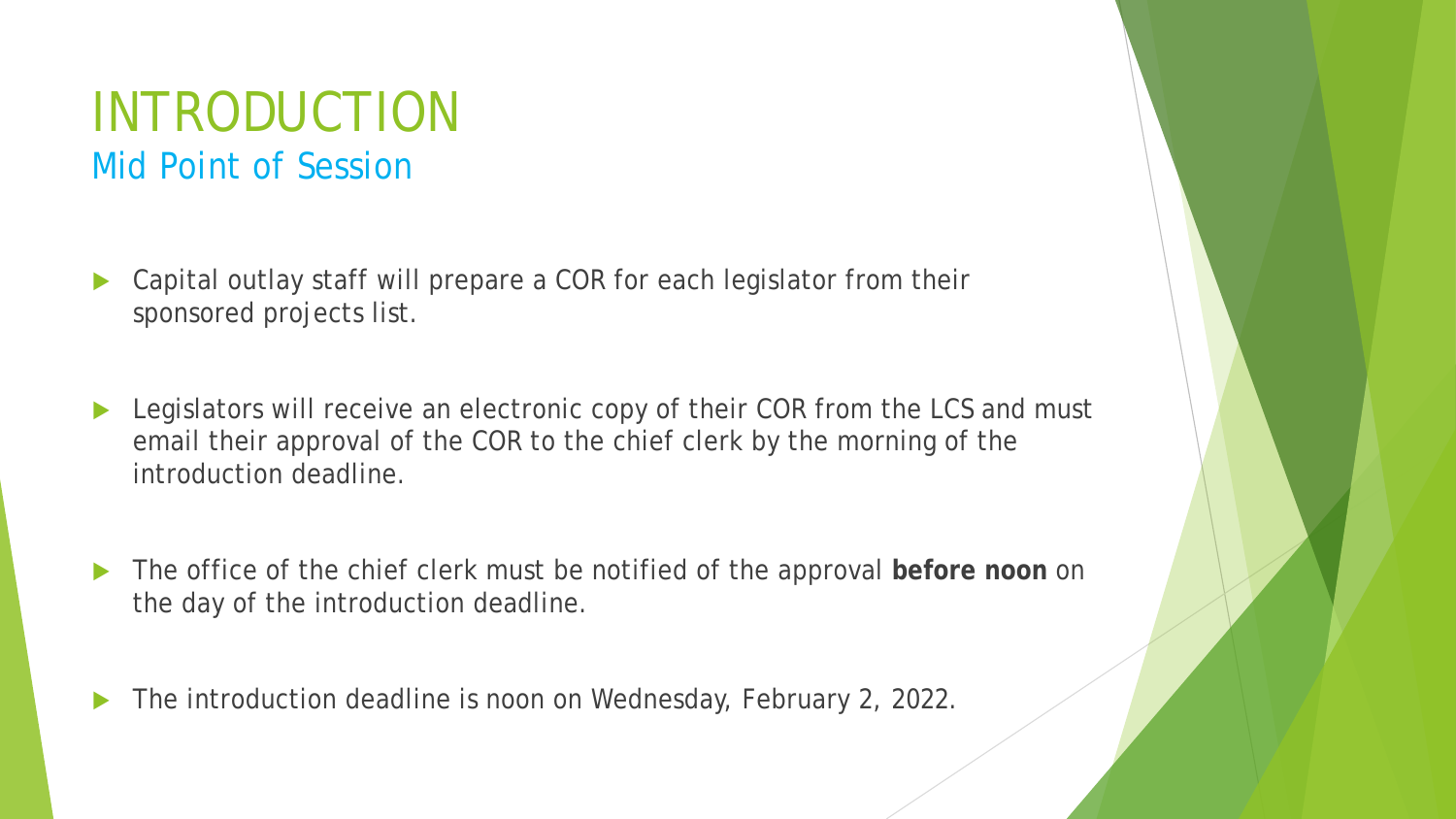## 2nd Half of Session/ Post-Session Funding Sponsored Projects

- Legislators receive forms and guidelines for project funding and a deadline for submitting their funding requests.
- Funded projects are incorporated into the capital outlay bill and projects that have been included in the bill are posted online once the bill has been reported out of committee.
- The governor has a twenty-day post-session signing period for bills that pass but are not signed during the session, during which time the governor may choose to veto capital projects.
- Final lists of the vetoed and approved projects are posted online once the bill has been signed.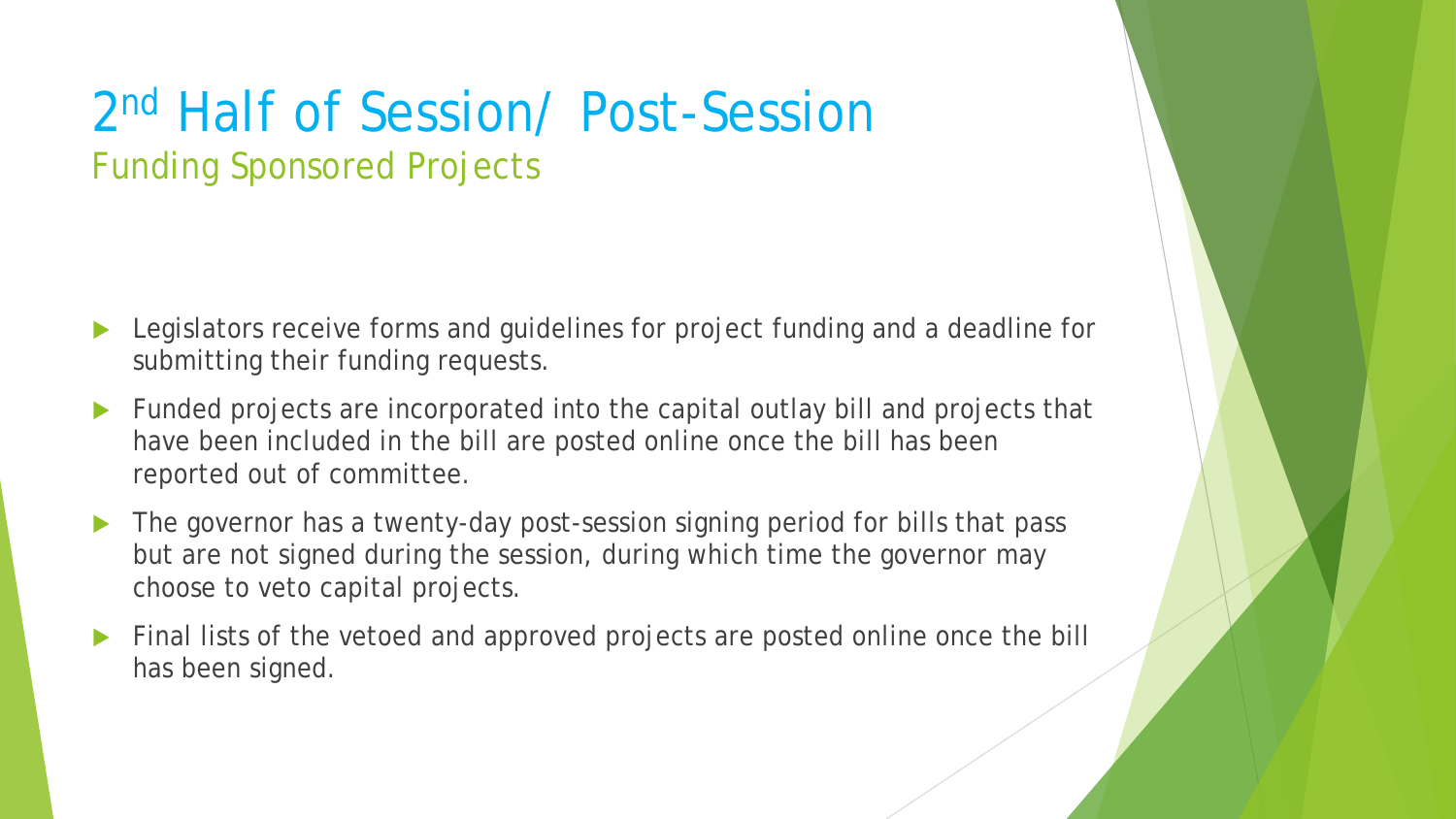# **Reauthorizations**

- **Reauthorization request forms are available online at** [https://www.nmlegis.gov/Publications/Capital\\_Outlay/capital\\_outlay\\_reauth](https://www.nmlegis.gov/Publications/Capital_Outlay/capital_outlay_reauth_form.pdf) \_form.pdf
- Legislators will receive a report showing appropriations in their district that will revert in 2022.
- Hard copies of the form are available from the LCS office.
- Forms require a sponsor's signature, or an emailed approval.
- Deadline to submit a reauthorization request is 5:00 P.M., January 30, 2022.
- Submit early.